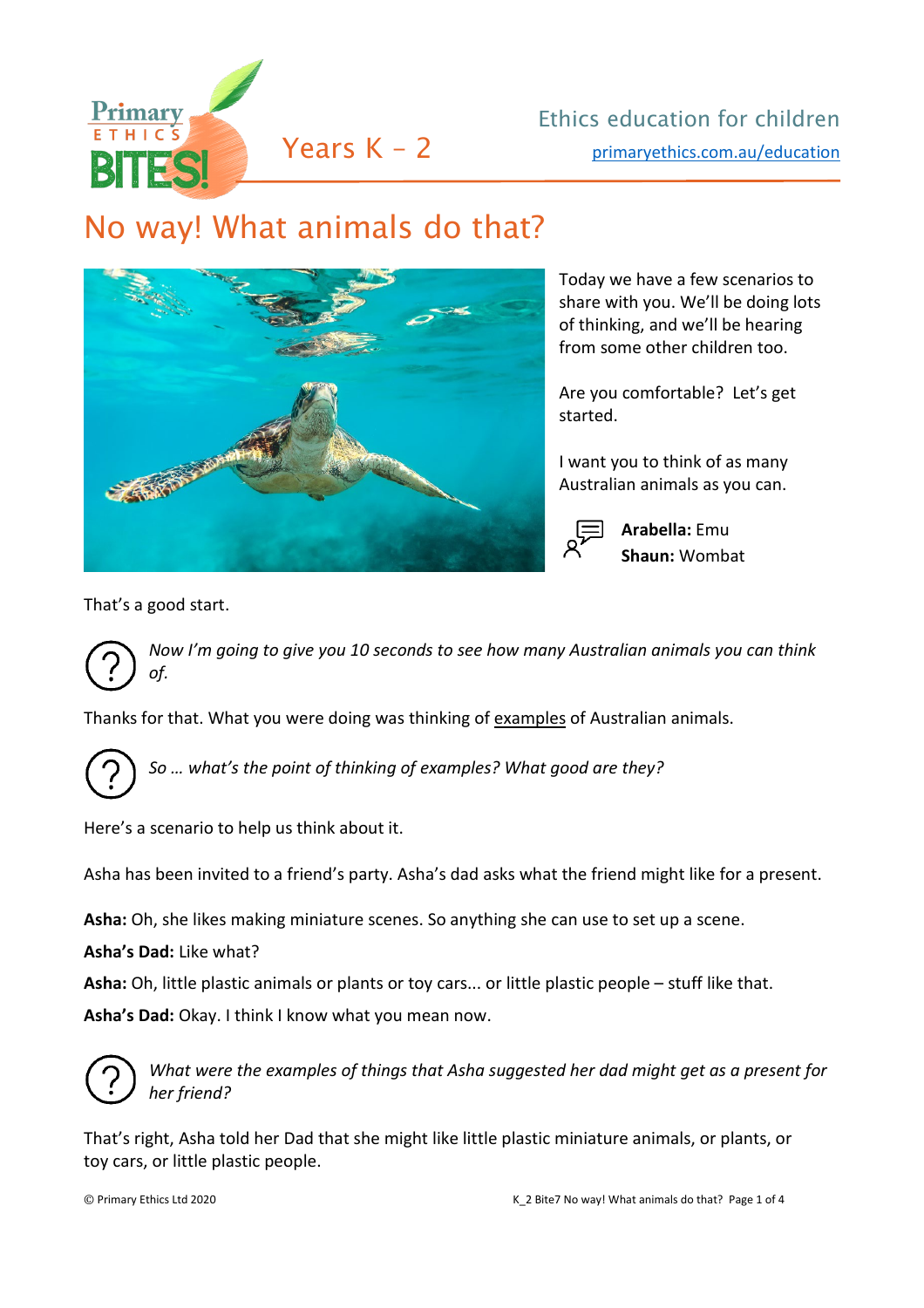





*How did giving these examples help Asha's dad understand what she was talking about?*

Let's see what some other children are thinking…



**Arabella:** Examples help you explain things to someone. **Shaun:** It's like showing them what you mean.

Okay, let's think about another scenario…

Sam wants to join the local soccer team that plays on Saturdays, but her parents say it will be too hard to get her to games every Saturday.

**Sam's dad:** You know we work most Saturdays. You need to pick a sport that some of your friends play, so that all the parents can take turns in taking you to the sports grounds.

**Sam:** I have lots of friends who play soccer on Saturdays.

**Sam's mum:** Really, who?

**Sam**: Lots of kids – like Simon, and Tam … and Mishi



*What are the examples that Sam gives her parents …and how did giving these examples help Sam?*



**Arabella:** The examples were her friends that play soccer.

**Shaun:** And…showed her parents that she was right.

**Arabella:** When Sam gave examples, it made her reason stronger. She could name her friends, so it must have been true.

So, examples can help you ...explain what you mean, and can make your reason stronger by showing that it is correct

Let's think about this example…

Darma knows a lot about fish. He has a salt-water aquarium - just like the sea - and through the glass you can see bright yellow Dottybacks and beautiful blue and yellow Damselfish.

Today Darma is showing his friend, Mac, how he feeds the fish. He sprinkles some flakes on top of the water and, very quickly, all the fish swim up to the surface, open their mouths very wide and gulp down the food - together with lots of water.

They both watch without saying much.

**Mac:** This sounds like a silly question - I've never really thought about it much - but… how do fish breathe?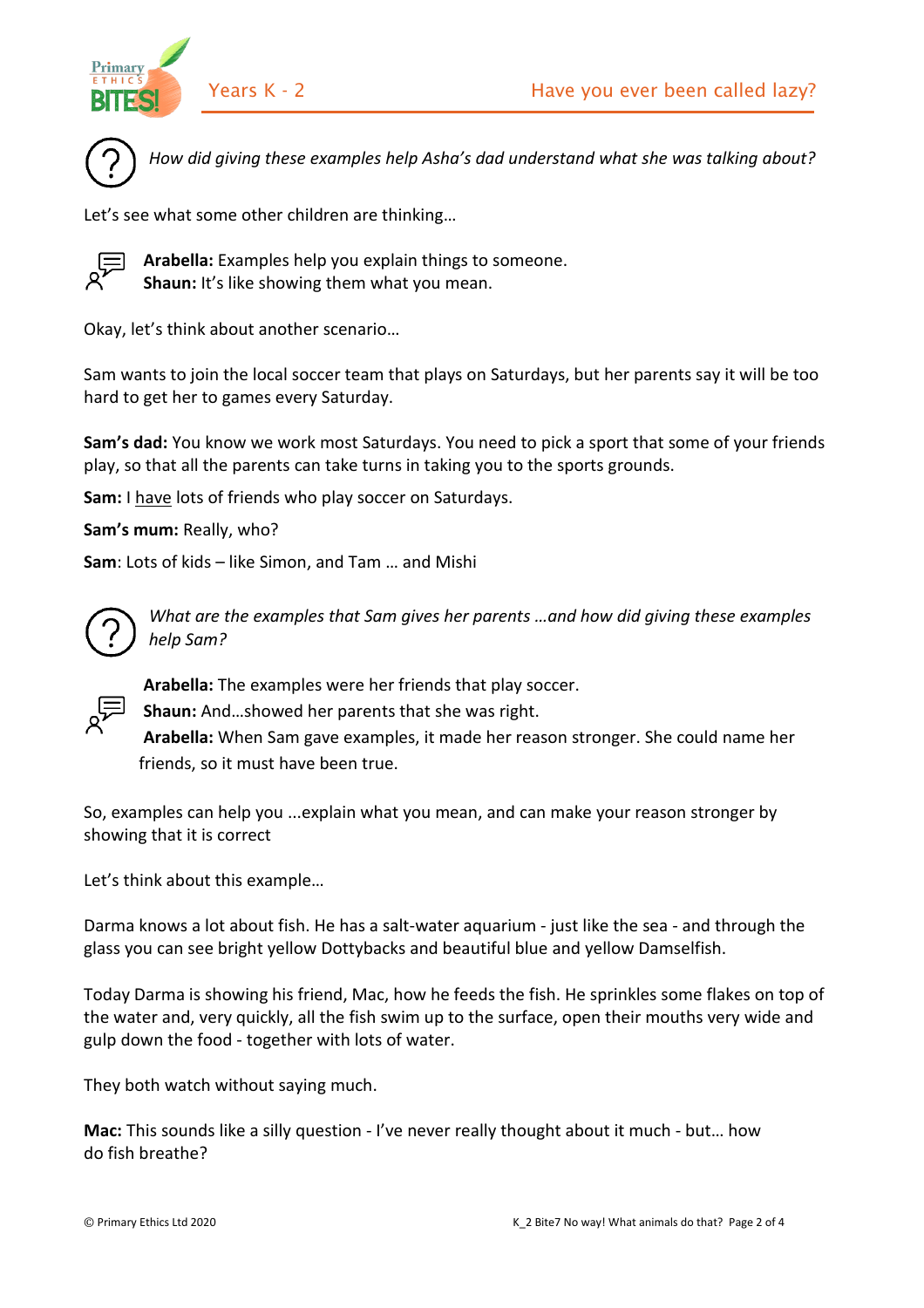



**Darma:** It's not silly. It's a good question. I had to ask it too. Water has oxygen in it, just like the air we breathe, and fish have gills that take oxygen from the water, just like our lungs take oxygen from the air. It's cool.

**Mac:** Wow! So things that live on land get their oxygen from the air and things that live in the sea get their oxygen from water.

**Darma:** Kind of. But some things that live in the sea breathe air just like we do.

**Mac:** No way! That can't be right. What animals do that?



*Can you answer Mac's question?*

**Shaun:** Turtles can do that. **Arabella:** And dolphins too.



*So if Darma had given those examples to Mac, how would that have helped?*

**Arabella:** Well, Mac said that it was impossible for an animal to live in the sea and breathe air, but if Darma had given examples of animals that can do that, that would show Mac that it was possible.

**Shaun:** So the examples would prove that what Mac had said was incorrect.



*Do you know what we call an example that shows that what someone has said is incorrect?*



**Shaun:** It's called a counter-example.

That's right.

Here's another scenario.

Rennie lives in the country, close to a beautiful National Park. Rennie's cousin Elsa has come to stay for the school holidays like she always does, and today Rennie's dad is taking them for a picnic in their favourite part of the park. It's near the creek, where the ancient gum trees grow. Some of them have been there for over 300 years. And there are so many birds. They all make their nests in the trees. They've been doing that for a long time.

To get to this part of the park you have to walk for about 10 minutes along a rough path and, just before they arrive at the spot, Elsa almost trips over something on the ground.

**Elsa:** Look! An old bird's nest - it must have fallen out of a tree. It's so big! **Rennie:** That doesn't look like a bird's nest. Some other creature must have made it. **Elsa:** No way! No other animals make nests. **Rennie:** Yes they do.

**Elsa:** Well, what animals?